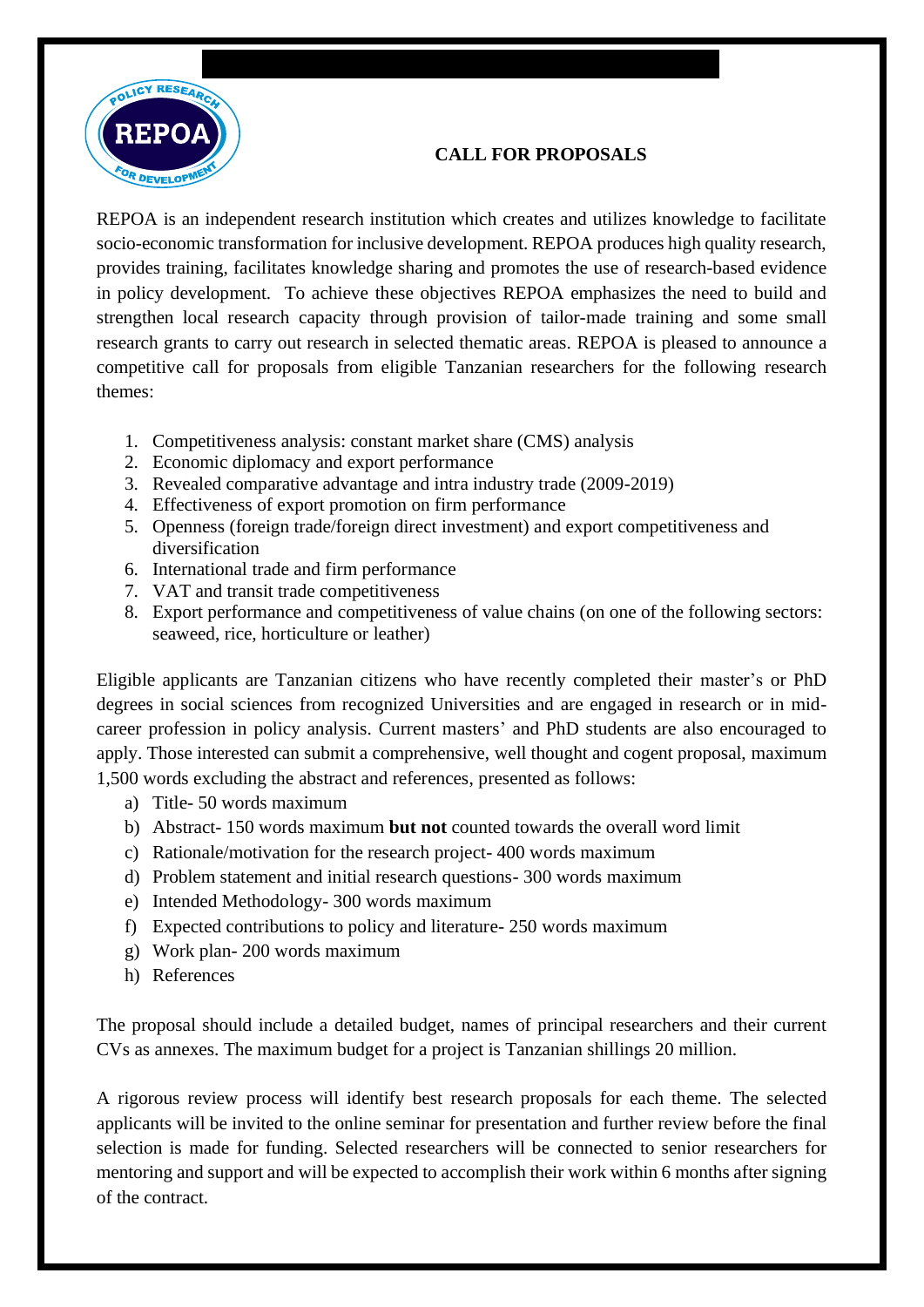## **Application Procedures:**

- **The deadline for applications is July 17, 2020 @ 17:00 hours**
- Applications are to be submitted electronically to REPOA through the email address [tradethesis@repoa.or.tz](mailto:tradethesis@repoa.or.tz)
- Applicants are encouraged to enclose as attachments updated copies of their resumes/CVs as well as scanned transcripts of BA/MA/PhD grades
- Applications should state clearly the subject topic wished to be pursued. Details on thematic areas covered can be found in the relevant section below.
- Applications need to be supported by letters of recommendations from credible referees including but not limited to MA supervisors or PhD promotors. These need to be emailed separately by the respective supervisors/promotors to the email address [tradethesis@repoa.or.tz](mailto:tradethesis@repoa.or.tz)

# **Other important details:**

- Data and analyses need to be made available to REPOA and the International Institute of Social Studies of Erasmus University, who will only utilize it upon the consent of funded researchers.
- Applicants are highly encouraged to pursue original topics of research based on guidelines provided by the identified themes below.

# **Brief explanation of highlighted themes of focus:**

### *1) Competitiveness analysis: constant market share (CMS) analysis*

CMS is a technique that decomposes export growth and attributes this growth vis-a-vis a reference group to several factors: increasing or decreasing country competitiveness, demand growth for its export commodities, relative growth of its export country partners, or a combination of these forces. The reference group should consist of a comparable group of Sub Saharan countries. Data requirements are the bilateral trade matrices for Tanzania and the reference group so that the analysis can deal with different product groups and different markets. The level of disaggregation can be practical (e.g. by SITC1 level); regional disaggregation should at least show intra-African trade as a separate region.

### **References**

Amador, J. and S. Cabral (2008) 'The Portuguese Export Performance in Perspective: A Constant Market Shares Analysis', Banco de Portugal Economic Bulletin: 201-221.

Gilbert, J. and E. Muchova (2018) 'Export competitiveness of Central and Eastern Europe since the Enlargement of the EU', *International Review of Economics & Finance* 55(5): 78-85. Pandiella, A.G. (2015) 'A Constant Market Shares Analysis of Spanish Goods Exports', OECD Working Papers.

# *2) Economic diplomacy and export performance*

Diplomatic representation is an important instrument to enhance export performance in South-South and South-North trade, especially for firms that are entering new foreign markets. This project charts the level and competences of economic representation with the aim to investigate the impact of both the level of representation (embassy/consulate) as well as the availability of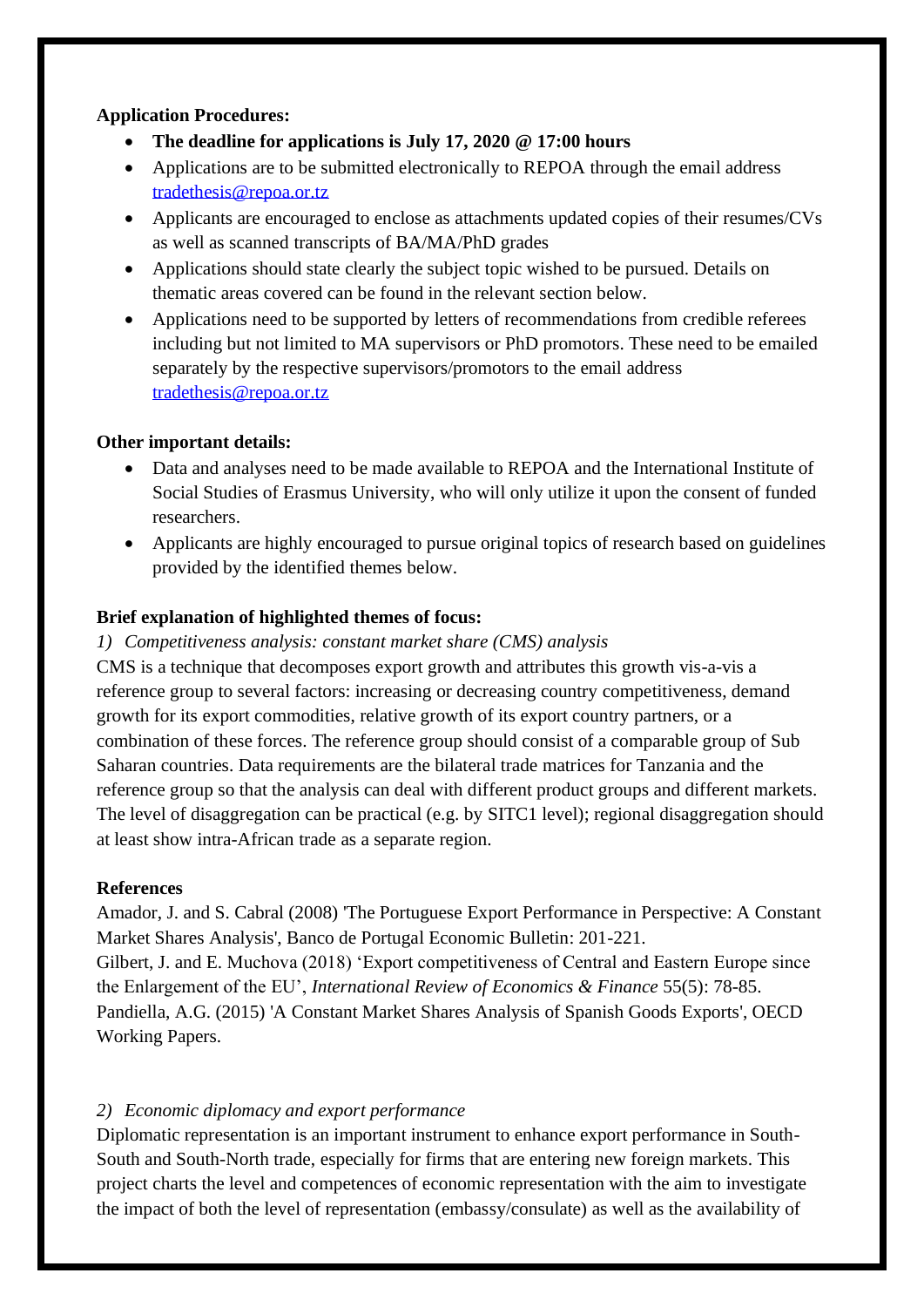specific economic competences by means of a standard panel gravity model for Tanzanian bilateral trade flows.

#### **References**

Maharani, Prahastuti. "Indonesian trade promotion." Research Handbook on Economic Diplomacy. Edward Elgar Publishing, 2018.

Van Bergeijk, Peter AG, Mina Yakop, and Henri LF de Groot. "The economic effectiveness of diplomatic representation: An economic analysis of its contribution to bilateral trade." The Hague Journal of Diplomacy 6.1-2 (2011): 101-120.

#### *3) Revealed comparative advantage and intra industry trade (2009-2019)*

The project analyses the development of (revealed) comparative advantage along the lines of Mwasha and Kweka (2014) calculating and reporting Balassa indices. This provides a useful update and topical view on the development of comparative advantage. Is Tanzania diversifying? Is it moving up the value chain? How do these developments relate to other EAC and selected SSA countries? Since the data for the Balassa index have been collected it is easy to add an analysis of Grubel Lloyd index for intra industry trade.

#### **References**

Mwasha, Nuran, and Zabibu Kweka. 2014 "Tanzania in the face of international trade: The analysis of revealed comparative advantage from 2009 to 2012." *Nuran Ally Mwasha, Zabibu Kweka. Tanzania in the Face of International Trade: The Analysis of Revealed Comparative Advantage from* (2009): 15-28.

[http://www.academia.edu/download/42923845/Tanzania\\_in\\_the\\_face\\_of\\_international\\_trade.pdf](http://www.academia.edu/download/42923845/Tanzania_in_the_face_of_international_trade.pdf) Brakman, Steven, and Charles Van Marrewijk. "A closer look at revealed comparative advantage: Gross‐versus value‐added trade flows." *Papers in Regional Science* 96.1 (2017): 61-92.

### *4) Effectiveness of export promotion on firm performance*

Can policy towards export promotion interventions increase firm performance of treated firms versus non-treated firms? In many countries, policymakers promote export through export promotion agency to enhance domestic firms' performance. However, little is known in terms of the effect of specific government intervention through export promotion agencies on the performance of internationally active firms to reveal important information whether treated firms show different performance than non-treated internationally active firms. Moreover, the project will explore whether any benefits outweigh costs. This project will use Tanzania manufacturing firms as a case study. In terms of the empirical strategy, the main challenge is the construction of firm-level data in the manufacturing sector.

#### **References**

Cruz, M., 2014. *Do export promotion agencies promote new exporters?* The World Bank. Martincus, C. V., & Carballo, J. (2010). Beyond the average effects: The distributional impacts of export promotion programs in developing countries. *Journal of Development Economics*, *92*(2), 201-214.

Munch, J. and Schaur, G., 2018. The effect of export promotion on firm-level performance. *American Economic Journal: Economic Policy*, *10*(1), pp.357-87.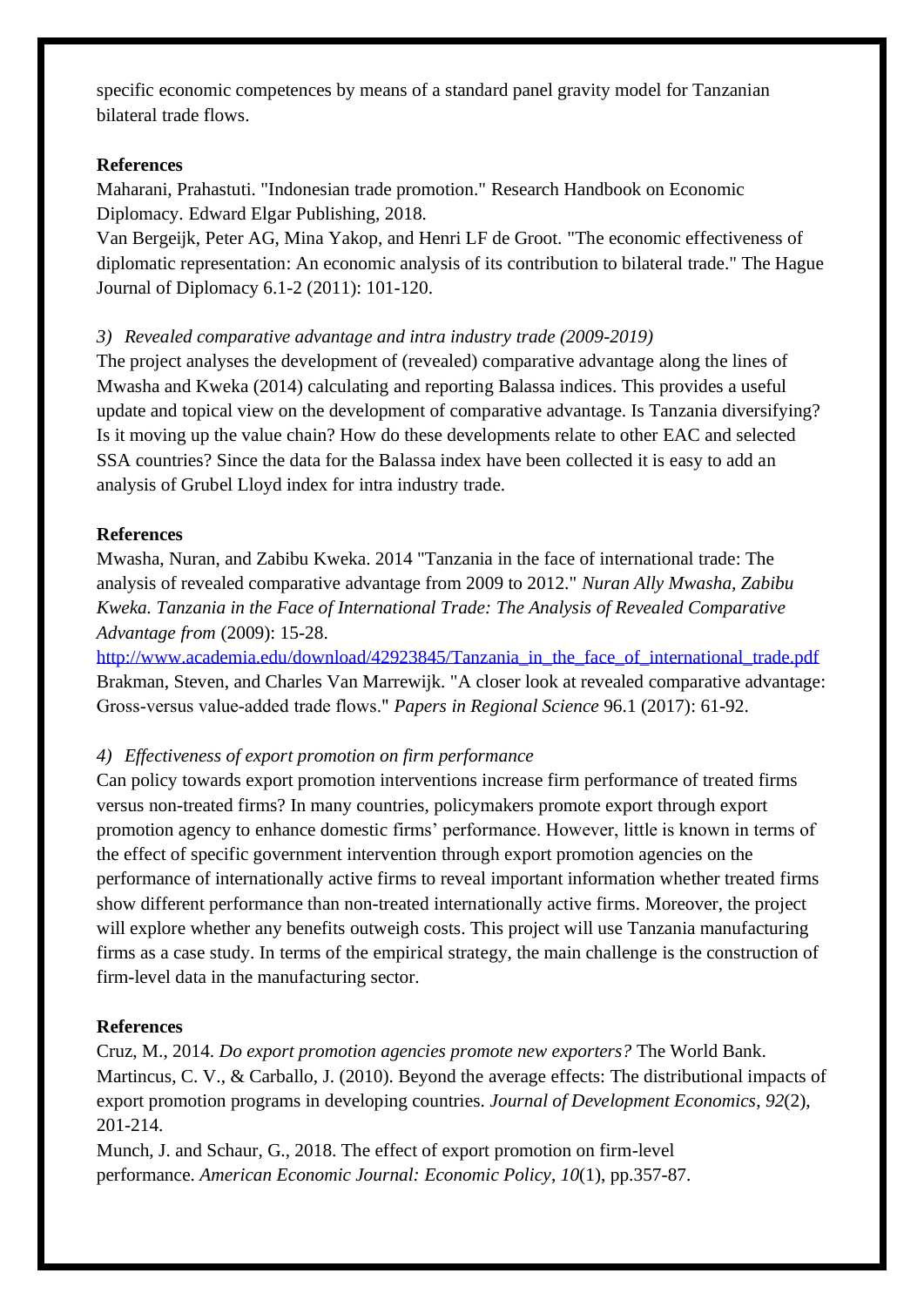Van Biesebroeck, J., Yu, E. and Chen, S., 2015. The impact of trade promotion services on Canadian exporter performance. *Canadian Journal of Economics/Revue canadienne d'économique*, *48*(4), pp.1481-1512.

Volpe Martincus, C. and Carballo, J., 2012. Export promotion activities in developing countries: What kind of trade do they promote?. *The Journal of International Trade & Economic Development*, *21*(4), pp.539-578.

# *5) Openness (foreign trade/foreign direct investment) and export competitiveness and diversification*

The role of globalization (international trade/FDI) in the process of industrialization of developing countries, or in enhancing the ability of the latter to participate effectively in the export of manufactures is an important policy package for many developing countries. Openness could play a role by facilitating the introduction of new export items (the so-called growth in exports through the Extensive Margin; as opposed to the Intensive Margin which refers to exporting more of the same items). Openness could also contribute to productivity growth by intensifying the competitiveness of the domestic market. But it could also undermine the efficiency of domestic firms. In terms of the empirical strategy, the research effort could be based on firm level data. It might be also possible to use UNIDO's industrial statistics at the 4-digit ISIC code level as well as the UN COMTRADE data which has up to 6-digit product level data on export and import. The idea is to see which industries in Tanzania/East Africa/SSA trade in the foreign market or attract FDI firms and how trade openness or FDI affects overall export orientation (competitiveness and diversification).

#### **References**

Baldwin, R., 2011. *Trade and industrialisation after globalisation's 2nd unbundling: How building and joining a supply chain are different and why it matters* (No. w17716). National Bureau of Economic Research.

Blalock, G. and Gertler, P.J., 2004. Learning from exporting revisited in a less developed setting. *Journal of development economics*, *75*(2), pp.397-416.

Ge, Y., 2009. Globalization and industry agglomeration in China. *World development*, *37*(3), pp.550-559.

Hausmann, R., Hwang, J. and Rodrik, D., 2007. What you export matters. *Journal of economic growth*, *12*(1), pp.1-25.

Imbs, J. and Wacziarg, R., 2003. Stages of diversification. *American Economic Review*, *93*(1), pp.63-86.

Yasar, M. and Paul, C.J.M., 2007. International linkages and productivity at the plant level: Foreign direct investment, exports, imports and licensing. *Journal of International Economics*, *71*(2), pp.373-388.

### *6) International trade and firm performance*

The economic debate on the benefits and cost of globalization has been ongoing for many years. One disputed aspect of globalization relates to is the casual relationship: do more productive firms trade more in international market or does international trade increase productivity. This literature can be divided into two hypotheses or theoretical strands. The first strand focuses on self-selection: only the most productive firms enter into export markets because higher productivity is necessary to overcome the additional trade costs of exporting. In the second strand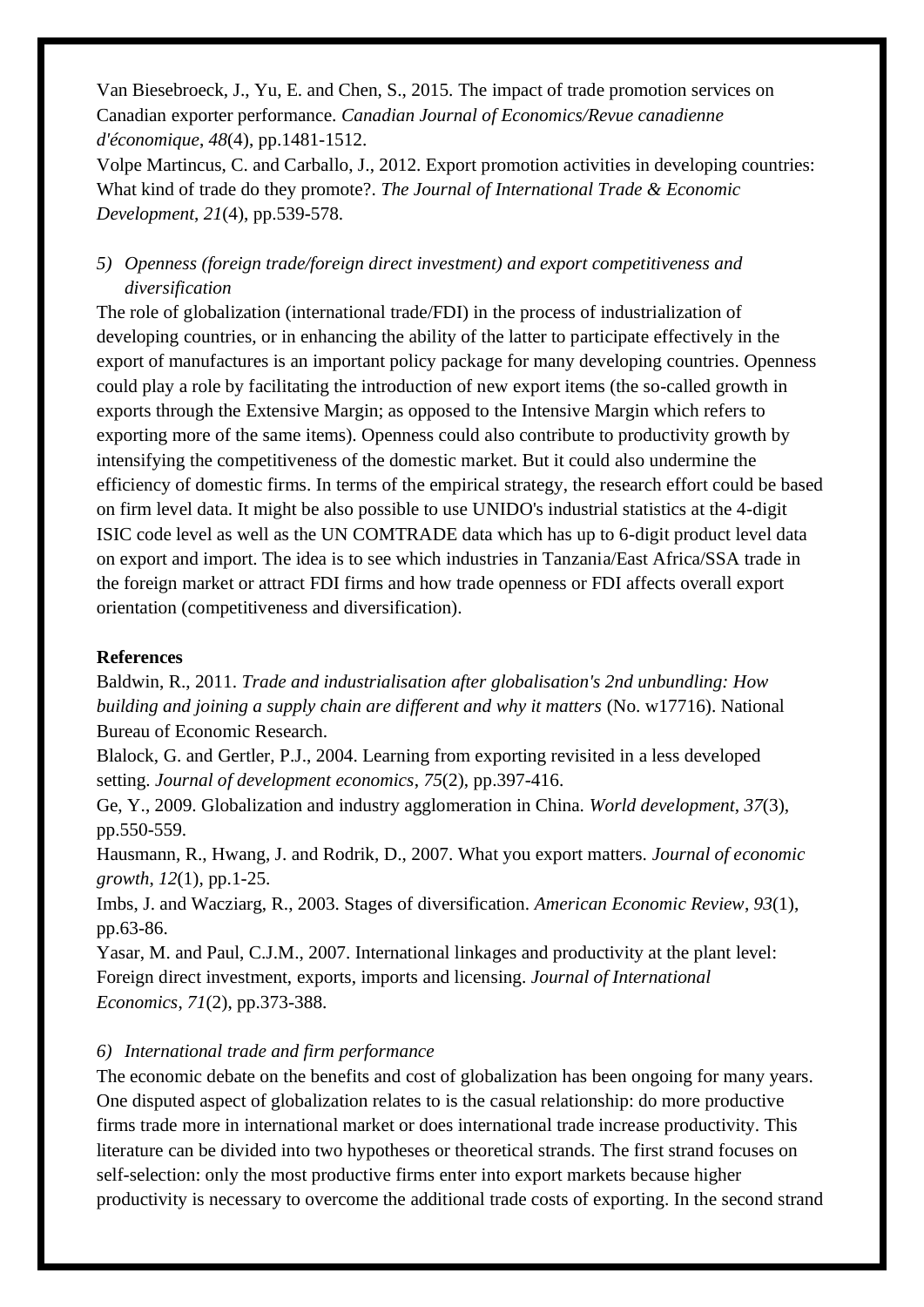(learning from exporting) firms that engage in foreign markets become more productive only after they begin to export, suggesting that post-entry differences should be the focus of the analysis. Guided by a recent meta-analysis, the project will attempt to provide new evidence from Tanzania/East Africa on international trade and firm performance. This is an important policy issue since many developing countries are stimulating their firms to compete on world markets. If firms need to be highly productive before entering world markets, governments should be selective in what kind of firms they stimulate. If firms become more productive by exporting then, export promotion activities should aim at as many firms as possible.

## **References**

Eliasson, K., Hansson, P. and Lindvert, M., 2012. Do firms learn by exporting or learn to export? Evidence from small and medium-sized enterprises. *Small Business Economics*, *39*(2), pp.453- 472.

Gupta, A., Patnaik, I. and Shah, A., 2018. Exporting and firm performance: Evidence from India. *Indian Growth and Development Review*.

Newman, C., Rand, J., Tarp, F. and Thi Tue Anh, N., 2016. Exporting and productivity: Learning from Vietnam. *Journal of African Economies*, pp.1-25.

Wagner, J., 2016. A survey of empirical studies using transaction level data on exports and imports. *Review of World Economics*, *152*(1), pp.215-225.

Were, M., & Kayizzi‐Mugerwa, S. (2009). Do Exporting Firms Pay Higher Wages? Evidence from Kenya's Manufacturing Sector. *African Development Review*, *21*(3), 435-453.

# *7) VAT and transit trade competitiveness*

In 2016 Tanzania introduced VAT taxes on transit trade, a policy that runs counter to both theory and common policy practice abroad. However, the imposition of VAT on

ancillary transport services in relation to goods in transit was revoked in 2017. The project documents and discusses costs and benefits – also from the perspective of policy incoherence and its impact. This case provides a natural experiment on the impact of taxation on trade by means of a before – during – and after analysis. Note that the situation after is not necessarily a return to the situation before.

### **References**

Jitsing, A., Stern, M., Botswana, B. L. N. S., Swaziland, B. L. N., Botswana, B. N. S., Product, G. G. D., ... & Taxation, V. V. A. (2008). VAT Practices Within SACU And Possibilities For Harmonisation. Southern African Regional Integration Project, World Bank.

Michael, Michael, and David McIntyre. "Excise, vat and customs." International & Comparative Law Quarterly 49.1 (2000): 234-241.

Silvani, Carlos. "The VAT in Common Markets: Lessons from Central America." Fiscal Reforms in the Middle East: VAT in the Gulf Cooperation Council (2010): 133.

# *8) Export performance and competitiveness of value chains (can be on seaweed, rice, horticulture or leather)*

The aim of the project is to get a good comparative overview of one of the value chains of special interest for the project. Export performance could in principle be assessed on the basis of timeseries that relate to Tanzania/Zanzibar only. For this project however a comparative approach is to be pursued. Performance needs to be compared to relevant competitors both in the region